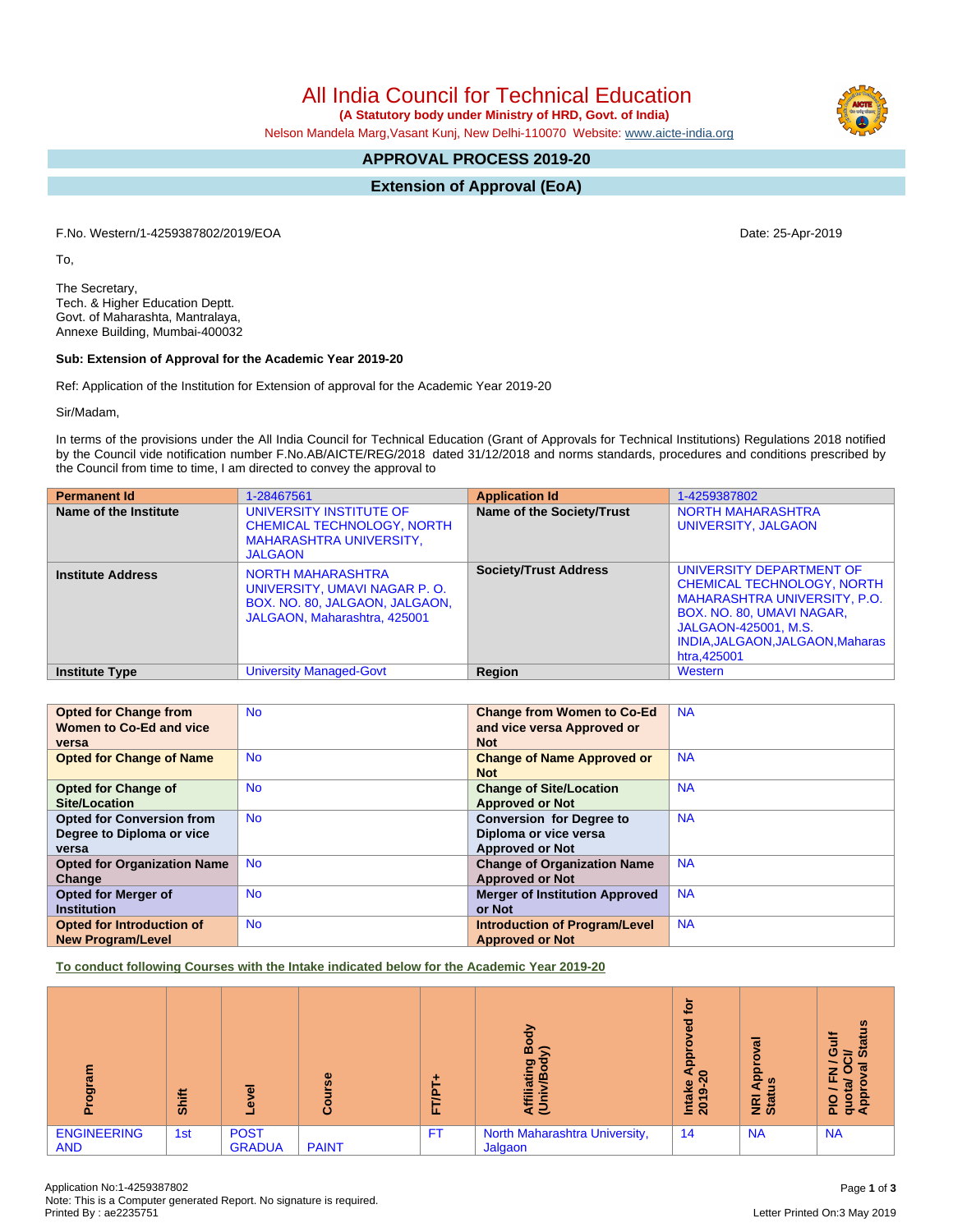| <b>TECHNOLOGY</b>                                     |     | <b>TE</b>                                  | <b>TECHNOLOGY</b>                     |           |                                          |    |           |           |
|-------------------------------------------------------|-----|--------------------------------------------|---------------------------------------|-----------|------------------------------------------|----|-----------|-----------|
| <b>ENGINEERING</b><br><b>AND</b><br><b>TECHNOLOGY</b> | 1st | <b>POST</b><br><b>GRADUA</b><br><b>TE</b>  | <b>FOOD</b><br><b>TECHNOLOGY</b>      | <b>FT</b> | North Maharashtra University,<br>Jalgaon | 14 | <b>NA</b> | <b>NA</b> |
| <b>ENGINEERING</b><br><b>AND</b><br><b>TECHNOLOGY</b> | 1st | <b>POST</b><br><b>GRADUA</b><br><b>TE</b>  | <b>CHEMICAL</b><br><b>ENGINEERING</b> | <b>FT</b> | North Maharashtra University,<br>Jalgaon | 14 | <b>NA</b> | <b>NA</b> |
| <b>ENGINEERING</b><br><b>AND</b><br><b>TECHNOLOGY</b> | 1st | <b>UNDER</b><br><b>GRADUA</b><br><b>TE</b> | <b>CHEMICAL</b><br><b>ENGINEERING</b> | <b>FT</b> | North Maharashtra University,<br>Jalgaon | 42 | <b>NA</b> | <b>NA</b> |
| <b>ENGINEERING</b><br><b>AND</b><br><b>TECHNOLOGY</b> | 1st | <b>UNDER</b><br><b>GRADUA</b><br>TE.       | OIL<br><b>TECHNOLOGY</b>              | <b>FT</b> | North Maharashtra University,<br>Jalgaon | 15 | <b>NA</b> | <b>NA</b> |
| <b>ENGINEERING</b><br><b>AND</b><br><b>TECHNOLOGY</b> | 1st | <b>UNDER</b><br><b>GRADUA</b><br><b>TE</b> | <b>PLASTICS</b><br><b>TECHNOLOGY</b>  | <b>FT</b> | North Maharashtra University,<br>Jalgaon | 15 | <b>NA</b> | <b>NA</b> |
| <b>ENGINEERING</b><br><b>AND</b><br><b>TECHNOLOGY</b> | 1st | <b>UNDER</b><br><b>GRADUA</b><br><b>TE</b> | <b>FOOD</b><br><b>TECHNOLOGY</b>      | <b>FT</b> | North Maharashtra University,<br>Jalgaon | 15 | <b>NA</b> | <b>NA</b> |
| <b>ENGINEERING</b><br><b>AND</b><br><b>TECHNOLOGY</b> | 1st | <b>UNDER</b><br><b>GRADUA</b><br><b>TE</b> | <b>PAINT</b><br><b>TECHNOLOGY</b>     | <b>FT</b> | North Maharashtra University,<br>Jalgaon | 15 | <b>NA</b> | <b>NA</b> |

+FT –Full Time,PT-Part Time

# Punitive Action against the Institute

## **Course(s) Applied for Closure by the Institute for the Academic Year 2019-20**

| Program                                               | <b>Shift</b> | Level                          | <b>Course</b>                                                                | $FT/PT+$  | <b>Affiliating Body (Univ/Body)</b>             | <b>Course Closure</b><br><b>Status</b> |
|-------------------------------------------------------|--------------|--------------------------------|------------------------------------------------------------------------------|-----------|-------------------------------------------------|----------------------------------------|
| <b>ENGINEERING</b><br><b>AND</b><br><b>TECHNOLOGY</b> | 1st          | <b>POST</b><br><b>GRADUATE</b> | <b>NANO TECHNOLOGY</b>                                                       | FT.       | <b>North Maharashtra</b><br>University, Jalgaon | Pending <sup>\$</sup>                  |
| <b>ENGINEERING</b><br><b>AND</b><br><b>TECHNOLOGY</b> | 1st          | <b>POST</b><br><b>GRADUATE</b> | <b>POLYMER</b><br><b>TECHNOLOGY</b>                                          | <b>FT</b> | North Maharashtra<br>University, Jalgaon        | Pending <sup>\$</sup>                  |
| <b>ENGINEERING</b><br><b>AND</b><br><b>TECHNOLOGY</b> | 1st          | <b>POST</b><br><b>GRADUATE</b> | <b>PHARMACEUTICALS</b><br><b>CHEMISTRY AND</b><br><b>TECHNOLOGY</b>          | <b>FT</b> | North Maharashtra<br>University, Jalgaon        | Pending <sup>\$</sup>                  |
| <b>ENGINEERING</b><br><b>AND</b><br><b>TECHNOLOGY</b> | 1st          | <b>POST</b><br><b>GRADUATE</b> | OILS.<br><b>OLEOCHEMICALS</b><br><b>AND SURFACTANTS</b><br><b>TECHNOLOGY</b> | <b>FT</b> | North Maharashtra<br>University, Jalgaon        | Pending <sup>\$</sup>                  |

+FT-Full Time,PT-Part Time

\$ Due to non-submission of NOC's from University / Board and / or State Government

| Deficiencies Noted based on Self Disclosure |                   |  |  |  |
|---------------------------------------------|-------------------|--|--|--|
| <b>Particulars</b>                          | <b>Deficiency</b> |  |  |  |
|                                             |                   |  |  |  |
| <b>Other Facilities Deficiency</b>          |                   |  |  |  |
| Online Grievance Rederssal Mechanism        | Yes               |  |  |  |
| <b>Faculty Deficiency</b>                   | Yes               |  |  |  |
|                                             |                   |  |  |  |
|                                             |                   |  |  |  |

**\***Please refer Deficiency Report for details

**UNIVERSITY INSTITUTE OF CHEMICAL TECHNOLOGY, NORTH MAHARASHTRA UNIVERSITY, JALGAON** is hereby informed to submit the compliance of the deficiencies mentioned above to the Regional Office within a period of **6 months** from the date of issuance of this letter failing which the council shall initiate strict action as defined in Approval Process Handbook 2019-20 during the subsequent Academic Year.